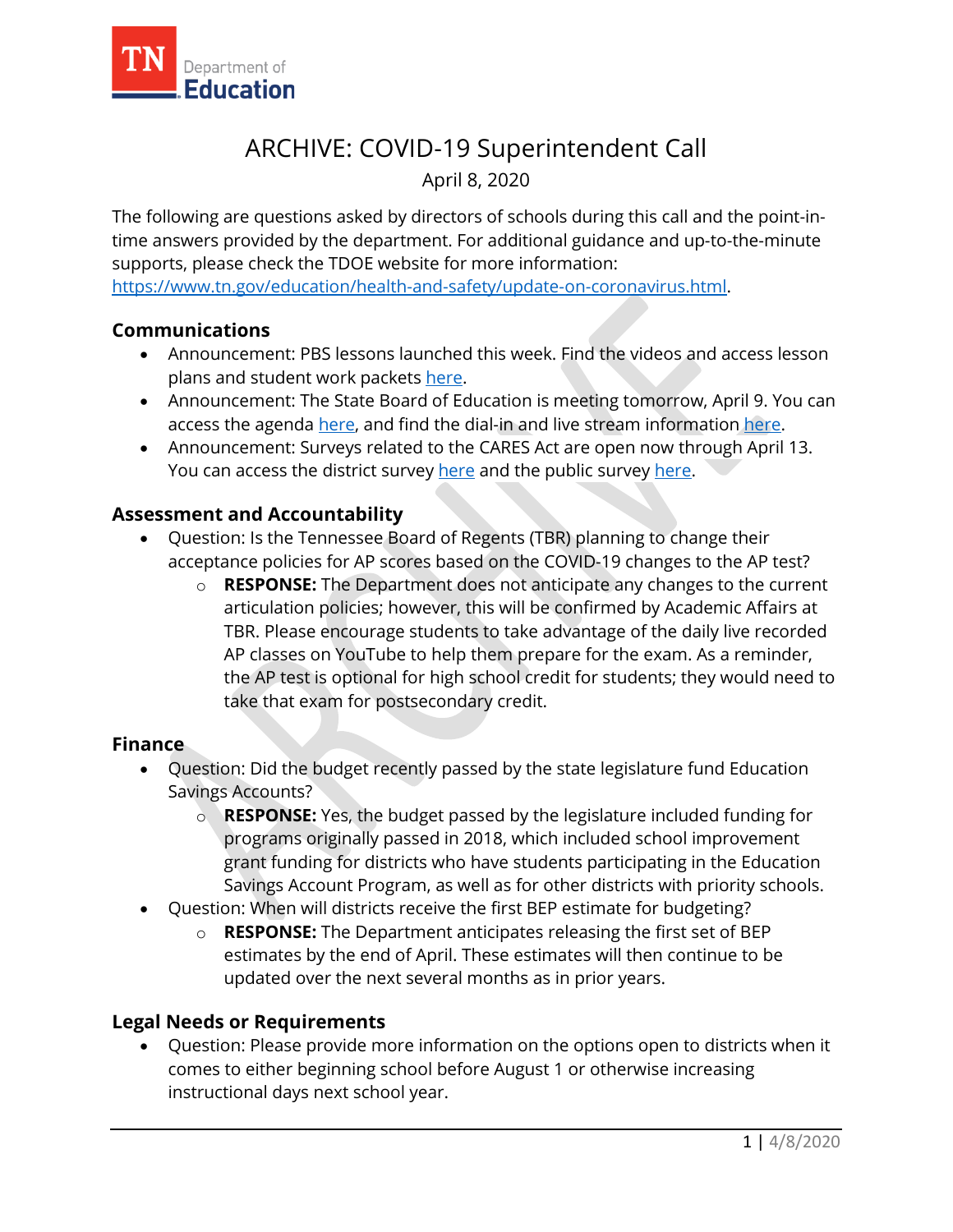

**RESPONSE:** Beginning school before August 1 is a local decision and many local boards of education vote to do so each year. Please see T.C.A. § 49-6- 3004 subsections f and g provided below for your convenience:

*(f) Beginning with the 2010-2011 school year and every year thereafter, LEAs shall commence the school year no earlier than August 1 unless the LEA's board of education votes by a majority of its membership to establish a year-round or alternative calendar for all or any of the schools within its jurisdiction in accordance with department of education attendance policies. (g) The length of term selected by a local board, and the length of the school day corresponding to that term, shall not affect either the amount or timing of payments made to the LEA under the basic education program (BEP) or otherwise, if the LEA operates for the full chosen term. Equally, the length of term and the length of day shall not affect the compensation of any teacher employed for the length of that term.*

# **Staffing**

- Question: Is there any guidance available for the non-renewal notice that must occur within last 5 days of instruction?
	- o **RESPONSE:** Under current law (provided below), teachers who have not acquired tenure are on a one-year contract. The law requires school districts to notify teachers within five (5) business days following the last instructional day for the school year if a teacher's contract will not be renewed for the succeeding school year. In light of school closures due to COVID-19, the TDOE is working to draft a waiver that each director of schools could submit to the Commissioner, for approval by the State Board of Education, that would provide a clear date by which school districts must notify teachers of non-renewal for the 2019-2020 school year. Guidelines will be provided by the TDOE to all directors once the exact process is determined.
		- *T.C.A. § 49-5-409. Teachers — Continuing contract law — Termination of contracts.* 
			- *(a) Teachers in service and under control of the public elementary and high schools of this state shall continue in such service until they have received written notice from their board of education or director of schools, as appropriate, of their dismissal or failure of reelection.*
			- *(b) The notice must be received within five (5) business days following the last instructional day for the school year to be applicable to the next succeeding school year; provided, that the director of schools may transfer any teacher from one (1) position to another at the director's option. Nothing contained in this section shall affect any rights that may have accrued, or may*